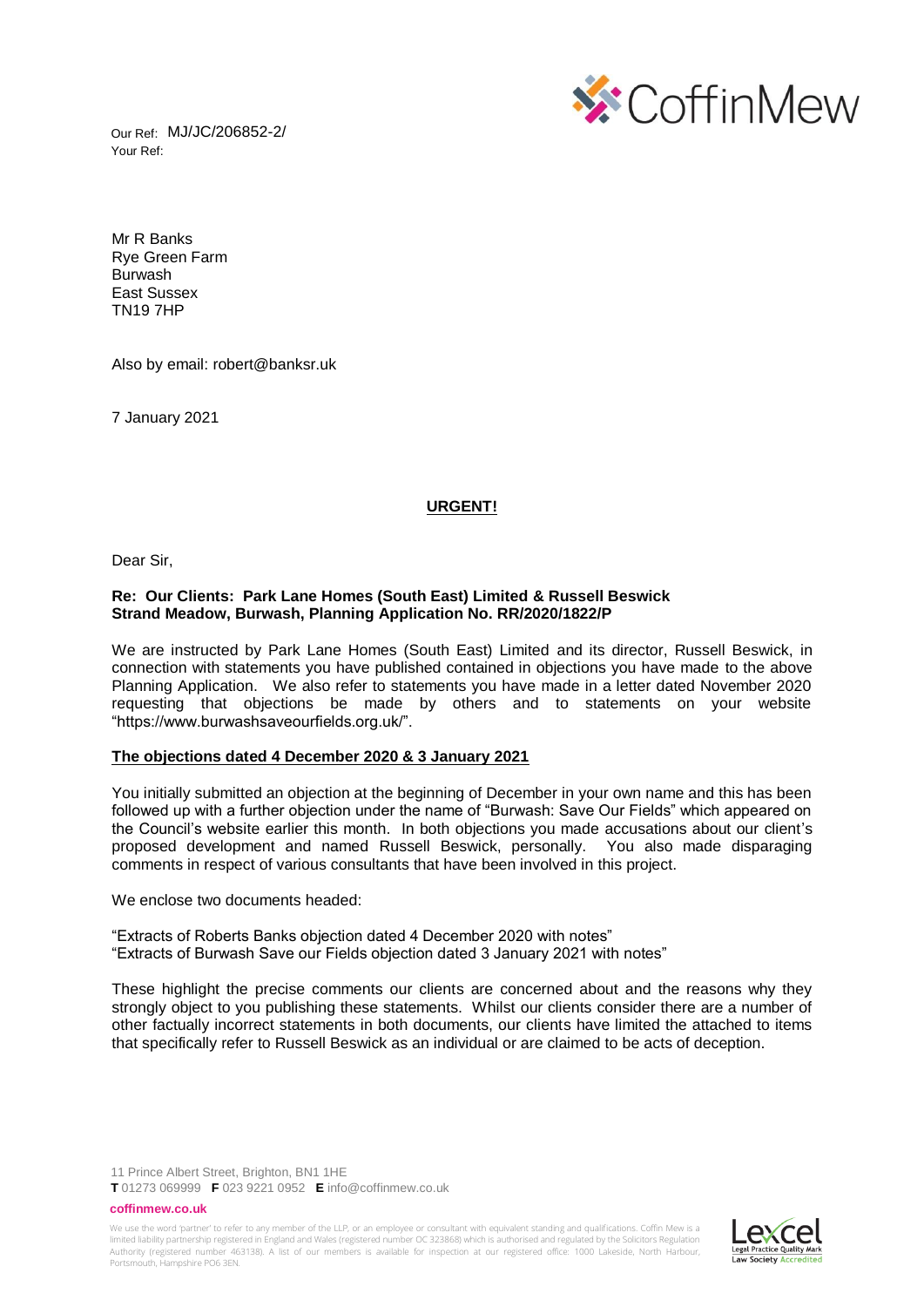# **Burwash Save Our Fields Website & the November 2020 Circular**

We also understand you manage and administer the homepage of "Burwash Save Our Fields" website at<https://www.burwashsaveourfields.org.uk/> . In the second item under the "Latest News" section it states:

## *"Russell Beswick again tries to destroy Watercress Field, of Strand Meadow".*

This is again untrue (a) because it is not Russell Beswick making the planning application, it is our client company, which is a separate legal entity and (b) there is no 'destroying' Watercress Field, of Stand Meadow. We understand the land only started to get referred to as Watercress Field in objections to our client's planning application in 2018; in the previous planning applications in 2011 and 2017 it was simply known by objectors, including you, as land at Strand Meadow.

Also attached is a copy of a document issued by "Burwash: Save our Fields" dated November 2020, circulated shortly after our client's planning application was submitted and validated by the Council. This also names Russell Beswick personally and we assume that this has then led to a number of the other third party objections that have been submitted during the course of the consultation period, also specifically naming Russell Beswick, as an individual, rather than referring to the limited company, which is the applicant named in the Application Form. It is unclear how many people this was circulated to at this point. You are requested to disclose this when you reply.

## **What We Require From You**

The statements we have referred to above and in the enclosures attached are provably untrue for the reasons given and will need to be fully retracted by you. Our clients request that you retract these offensive statements within 7 days of the date of this letter i.e. by no later than 14 January 2021.

Whilst our clients understand that you have a right to raise objections to the Planning Application, this is not a platform for you to make false and accusatory statements. The natural inference from these statements to any objective reader is that Russell Beswick and/or our client company, is doing something wrong, dishonest, deceptive or illegal. That is plainly not the case at all.

The statements you have made have the potential to cause our clients financial loss. Furthermore, we consider the statements you have made may be defamatory statements about Russell Beswick and our client company, which are not true and are likely to cause serious damage to Russell Beswick/the company's reputation within the meaning of the Defamation Act 2013, s.1. Further or alternatively, the statements you have published which are false, has been done maliciously, and the publication of these falsehoods may cause our clients to suffer actual financial loss.

## **Cease & Desist Warning**

Please cease and desist from making further statements which are untrue. If you maintain that what you say is not, in fact, untrue, please produce any evidence you have to support your allegations.

In the meantime, our clients' rights are fully reserved in this matter, including the potential to seek injunctive relief if required to prevent further publication of similar statements, damages and legal costs along with any relevant interest. You should consider that this letter has been written in accordance with the Pre-Action Protocol for Media and Communications Claims. You should not ignore this letter and you should seek legal advice as you think fit. A failure to deal with the points made in this letter may lead to Court proceedings being issued against you in due course.

Our client will be writing to the Council to make them aware of their concerns about the statements you have made.